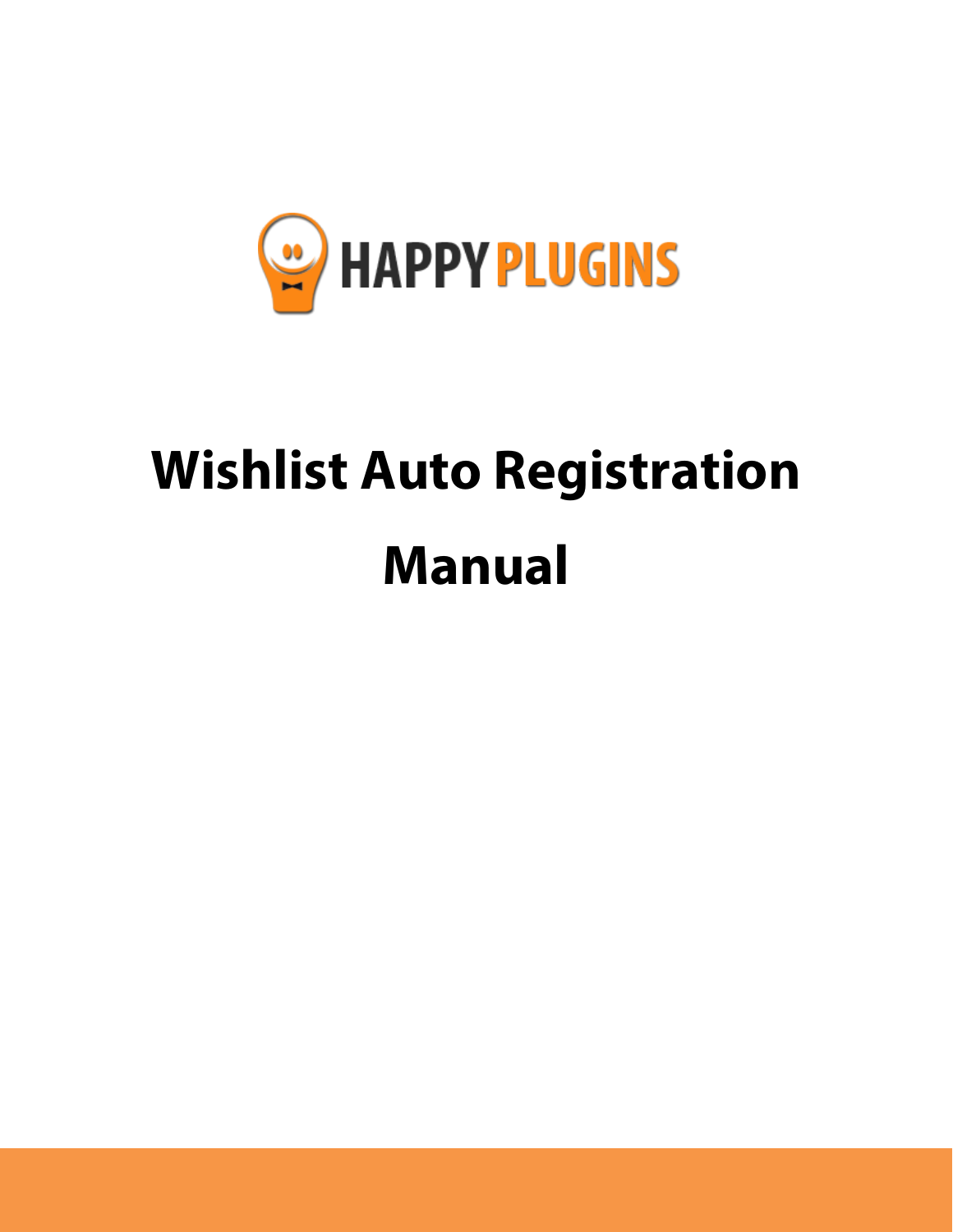# **Table of Contents**

Use the quick navigation links below to navigate through the manual:

[Introduction to Wishlist Auto Registration](#page-2-0)

[Complete Activation Process Summary in 8 Steps](#page-4-0)

[Step #1: Plugin Download](#page-5-0) 

[Step #2: Plugin Installation & Activation](#page-6-0)

[Step #3: License Activation](#page-7-0)

[Step #4: Set the After Registration Pages](#page-11-0)

[Step #5: Activating the Payment Gateways](#page-12-0)

[Step #6: Defining the Miscellaneous Settings](#page-13-0)

[Step #7: Using the Shortcodes](#page-14-0)

[Step #8: Testing the Registration Process](#page-16-0)

[FAQS](#page-17-0)

[About HappyPlugins](#page-19-0) 

[Contact information](#page-20-0) 

[Got Any Suggestions?](#page-21-0)

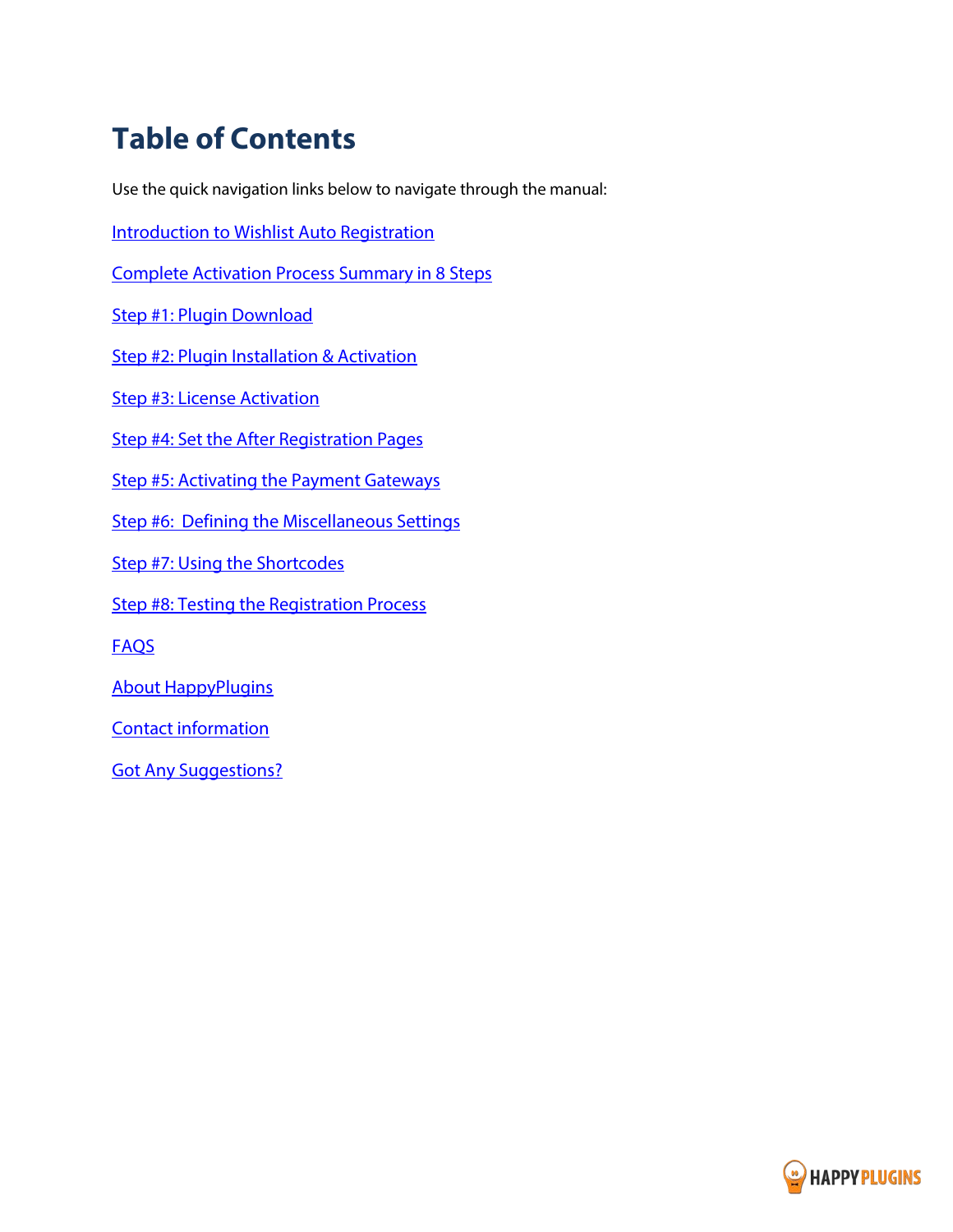### <span id="page-2-0"></span>**Introduction to Wishlist Auto Registration**

Thank you for purchasing Wishlist Auto Registration!

Wishlist Auto Registration automates the registration process to any Wishlist Member based membership sites.

The plugin allows registering members automatically by using the details your members filled-in inside the shopping cart.

When members complete the payment in the checkout form, they are redirected back to the site already automatically registered and logged-in.

Inside the "after registration" page they get all the necessary login details using simple shortcodes you add to the page.

### **Wishlist Auto Registration and Wishlist Member Plugin Connection:**

The Wishlist Member plugin does not register members automatically.

Members need to fill in a registration form and only then they are registered to the membership site.

This is the exact reason why we developed Wishlist Auto Registration.

Wishlist Auto Registration **does not replace** the functionality of Wishlist Member, as it is not a membership plugin, but only automates the registration process of Wishlist.

It is based on Wishlist Member and if you deactivate it, it won't work.

### **The Automatic Registration Process using Wishlist Auto Registration:**

- 1. User clicks on the purchase link
- 2. User is redirected to your chosen payment gateway's registration form
- 3. User fills-in the registration form and is redirected back to the membership site
- 4. User is automatically registered as a member (new/ upgraded) and redirected immediately to the Thank You page
- 5. Member gets the login information in the Thank You page using the shortcodes

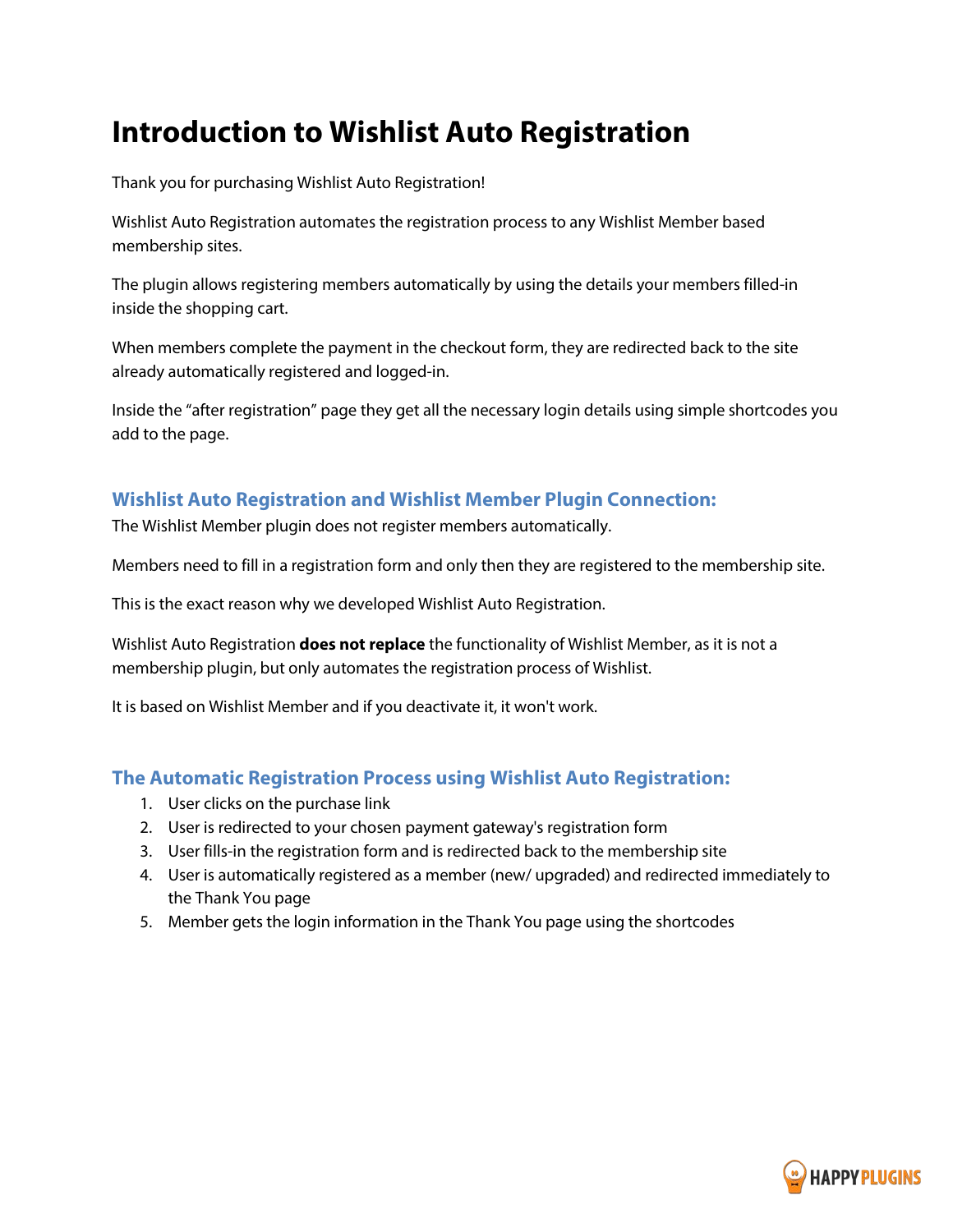### **Wishlist Auto Registration Core Plugin + Available AddOns:**

Wishlist Auto Registration is divided to 2 products: Core plugin + Add-On

The Core plugin includes PayPal integration only and is a must-have in order to activate any of the add-ons.

You can purchase the 8 following [shopping cart add-ons individually:](http://happyplugins.com/downloads/tag/wishlist-auto-registration/?utm_source=manual&utm_medium=addons-in-introduction&utm_term=WishlistAutoRegistration&utm_content=WishlistAutoRegistration&utm_campaign=WishlistAutoRegistration)



**Important Note:** No matter which add-on you purchase, the core plugin is a must-have in order to activate any of the add-ons.

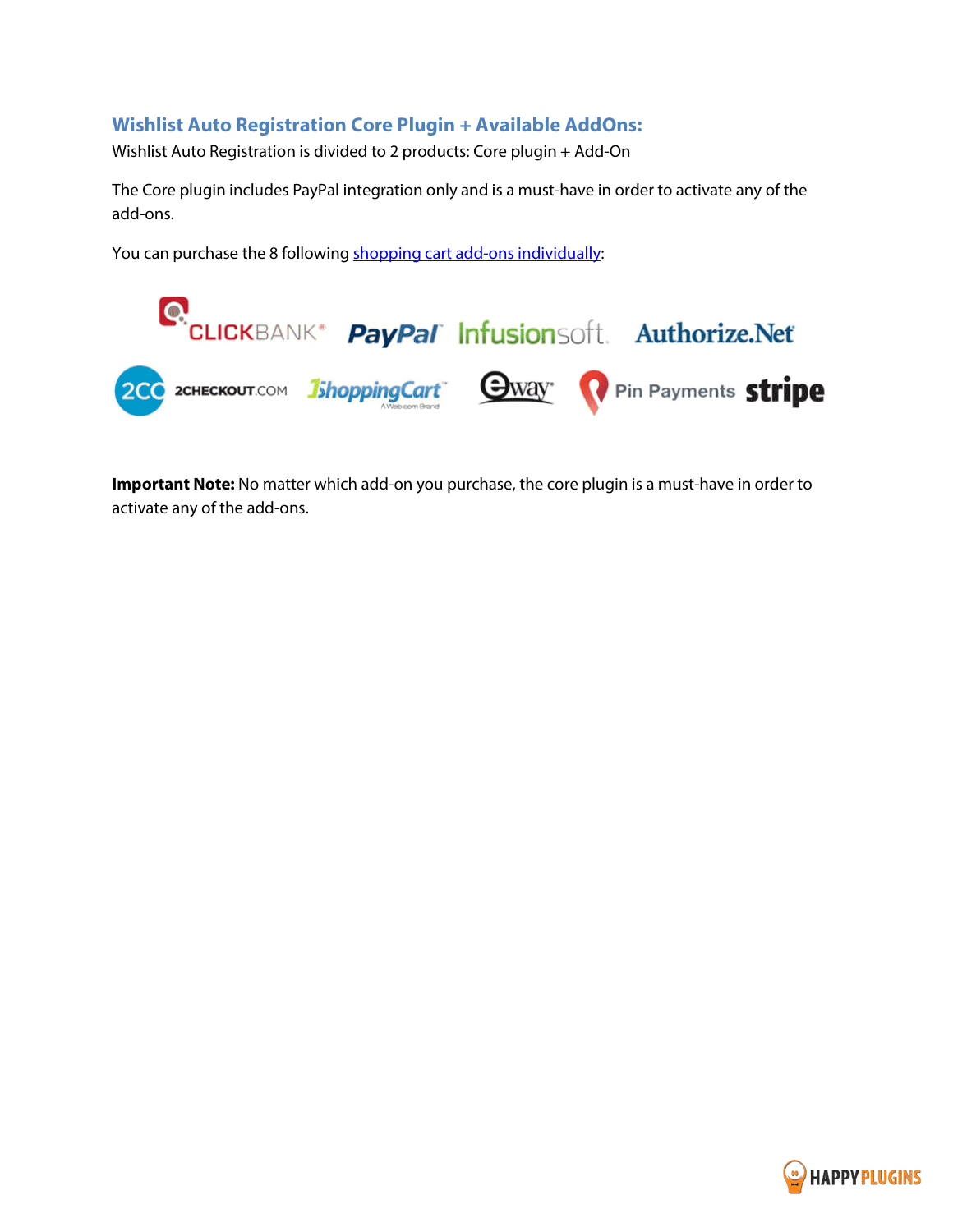### <span id="page-4-0"></span>**Complete Activation Process Summary in 8 Steps**

Follow the steps below to have Wishlist Auto Registration activated and fully function on your membership site. Detailed information about each step will be given further down this manual.

**Please Note:** In order to use Wishlist Auto Registration you first need to integrate Wishlist Member with your payment gateway/s, as explained inside Wishlist Member settings under the Integration tab.

Wishlist Auto Registration does not change the functionality of Wishlist Member, but uses it to create the auto registration.

### **Step #1: [Plugin Download](#page-5-0)**

Download Wishlist Auto Registration Core plugin zip file from the Purchase Receipt you received to your email.

#### **Step #2: Plugin [Installation & Activation](#page-6-0)**

Install the plugin just like any other WordPress plugin from the Plugins menu > Add New.

#### **[Step #3: License Activation](#page-7-0)**

Activate the plugin's license using the license key you received to your email. If you also purchased any of the available add-ons, please go to the Gateway Licenses tab and enter the license key for the relevant add-on (there is no need to download any other zip file for the add-ons).

#### **[Step #4: Set the After Registration Pages](#page-11-0)**

Go to the Settings tab and set the After Registration page for each membership level (You can leave it at the default as defined in the Wishlist Member plugin settings).

#### **[Step #5: Activating the Payment Gateways](#page-12-0)**

Scroll down in the same tab to the "Payment Gateways Settings" option. Only payment gateways that have active licenses will be displayed here.

#### **[Step #6: Defining the Miscellaneous Settings](#page-13-0)**

Scroll down in the same tab to the "Miscellaneous Settings" option and check the boxes of the following settings according to your needs: Automatic login after registration, allow email login, get admin email notification for new members, username format for new members (first & last name/ email prefix). Now hit the Save General Settings button.

#### **[Step #7: Using the Shortcodes](#page-14-0)**

Go to the Dashboard tab and copy-paste your desired shortcodes with the login information inside all the relevant Thank You pages.

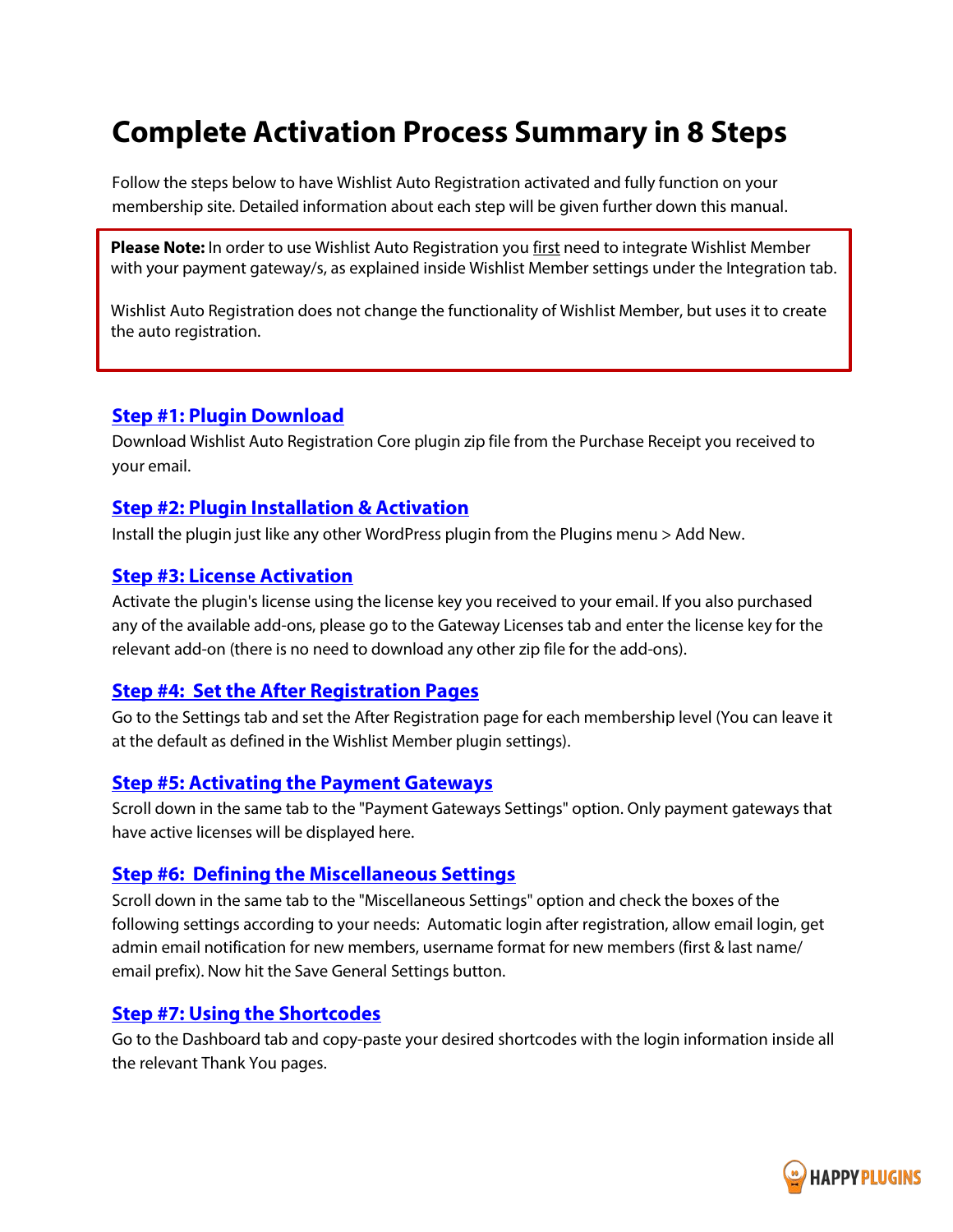### **[Step #8: Testing the Registration Process](#page-16-0)**

<span id="page-5-0"></span>Make a test purchase to make sure that the automatic registration using Wishlist Auto Registration works and that

### **Step #1: Plugin Download**

Download Wishlist Auto Registration Core plugin zip file from the Purchase Receipt you received to your email as seen in the screenshot below:



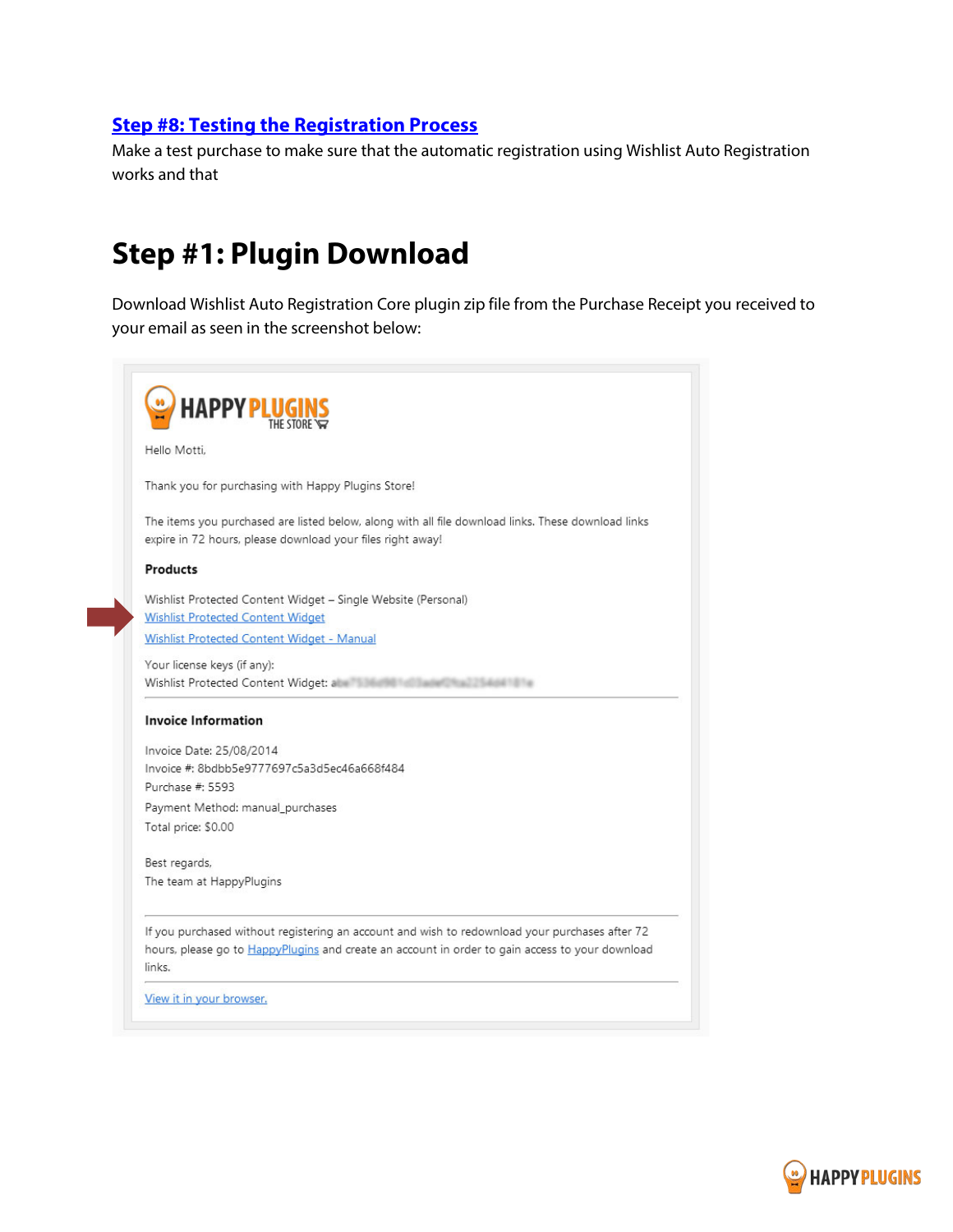# <span id="page-6-0"></span>**Step #2: Plugin Installation & Activation**

Wishlist Auto Registration can be installed easily, just like any other WordPress plugin.

#### **You can install it 2 ways:**

- 1. Upload the folder found inside the zip file to your plugins' folder in your WordPress installation
- 2. Go to the plugins menu, click the "Add New" and choose the zip file you have downloaded

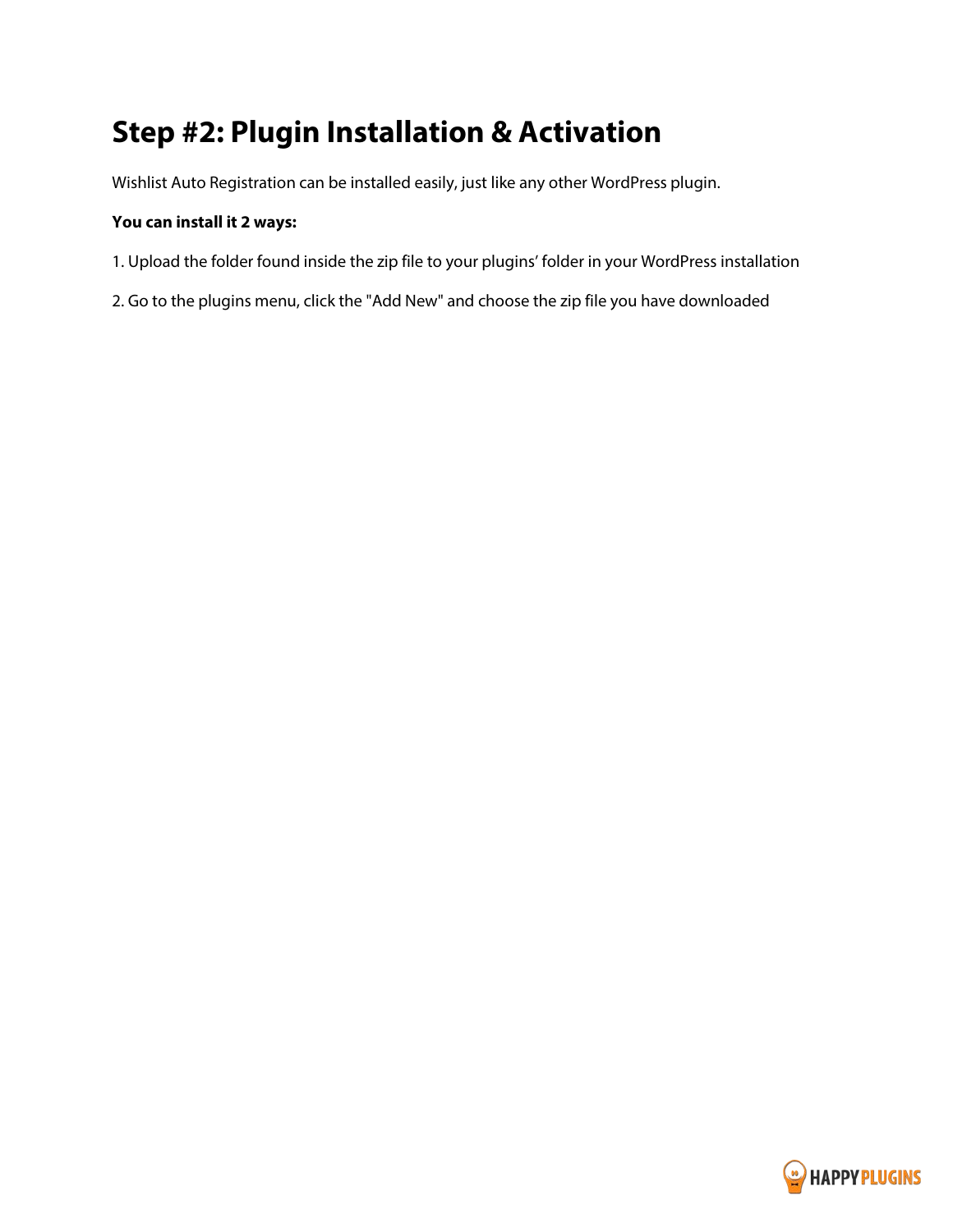## <span id="page-7-0"></span>**Step #3: License Activation**

After you have installed and activated Wishlist Auto Registration, you will find the plugin's activation setting inside the WordPress menu under: WL Extensions > Wishlist Auto Registration:

| Wishlist Auto Registration Core - Activate License                                                                                                                                                   |                                                                                                                               |  |  |
|------------------------------------------------------------------------------------------------------------------------------------------------------------------------------------------------------|-------------------------------------------------------------------------------------------------------------------------------|--|--|
| Fill in the license key for Wishlist Auto Registration Core.                                                                                                                                         |                                                                                                                               |  |  |
|                                                                                                                                                                                                      | (You can find the license key inside your account or in the email you got when you purchased Wishlist Auto Registration Core) |  |  |
| <b>License Key</b>                                                                                                                                                                                   | Enter your license key                                                                                                        |  |  |
| <b>Activate License</b>                                                                                                                                                                              | Activate License                                                                                                              |  |  |
| <b>Current License Status</b>                                                                                                                                                                        | Not Active                                                                                                                    |  |  |
| <b>Having License Problems?</b>                                                                                                                                                                      |                                                                                                                               |  |  |
| This can be caused due to the following scenarios:                                                                                                                                                   |                                                                                                                               |  |  |
| 1. The license key you have entered is wrong - Copy the license key from your account in Happy Plugins Store<br>2. You have reached your license activation capacity - Please purchase more licenses |                                                                                                                               |  |  |
| You can always buy more licenses for this product at: Wishlist Auto Registration Core                                                                                                                |                                                                                                                               |  |  |
|                                                                                                                                                                                                      |                                                                                                                               |  |  |
| This plugins is developed by HappyPlugins if you don't own a license go to Happy Plugins store and buy a license key for this product.                                                               |                                                                                                                               |  |  |

You can easily activate the plugin's license using the license key you received to your email.

If you also purchased any of the available add-ons, please go to the Gateway Licenses tab and enter the license key for the relevant add-on (there is no need to download any other zip file for the addons).

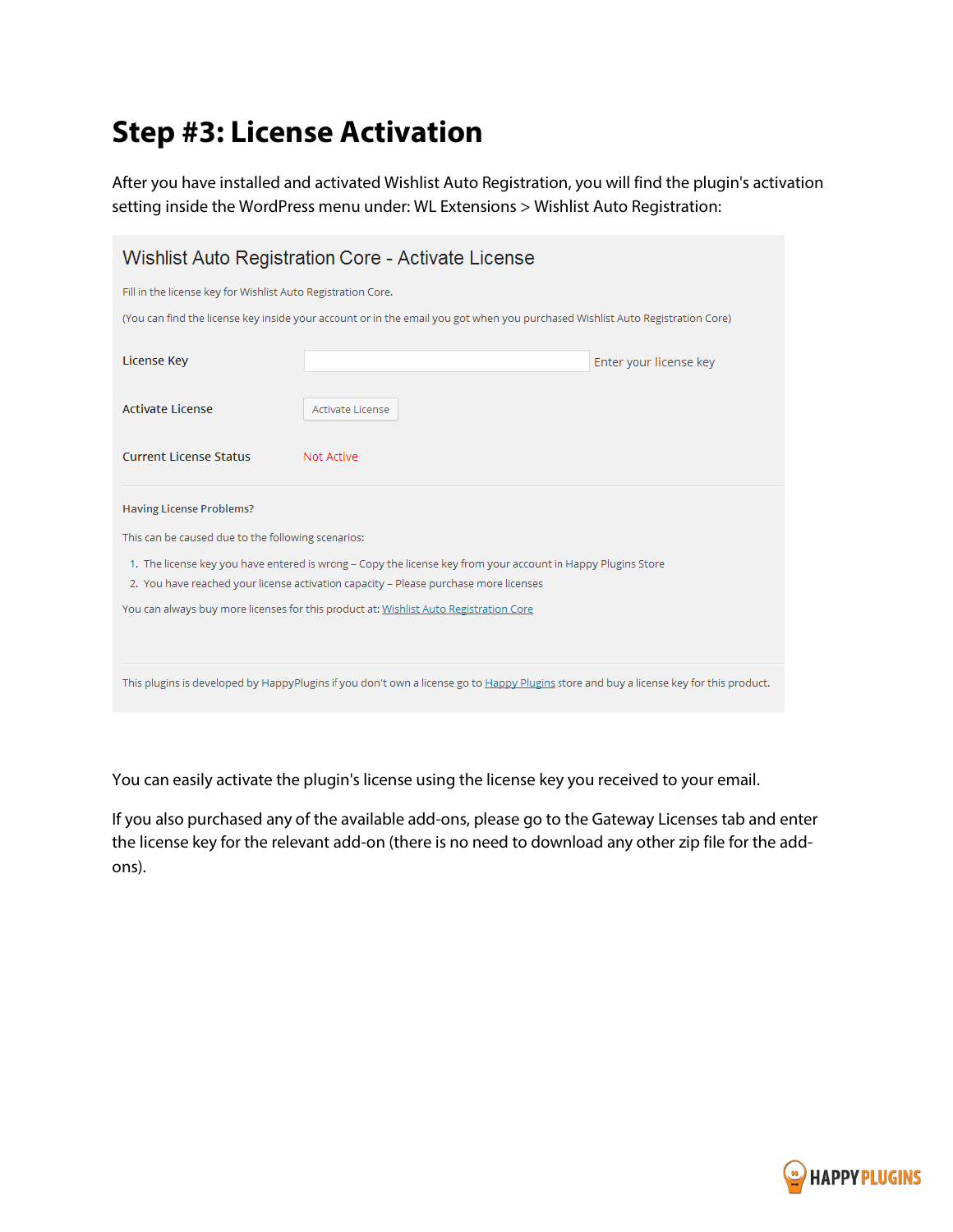### **Finding Your License Key**

You have 3 options to finding your licenses keys:

### **1. Go to My Account > Purchases and click on the key icon:**

| <b>Purchases</b>       | Profile           |         |                                   |                                                    |                           |
|------------------------|-------------------|---------|-----------------------------------|----------------------------------------------------|---------------------------|
|                        |                   |         |                                   |                                                    |                           |
| Date<br>ID             |                   | Amount  | <b>Details</b>                    | License                                            |                           |
| #197                   | December 26, 2013 | \$0.00  | <b>View Details and Downloads</b> | ClickBank Cancel Notifications for Wishlist Member |                           |
| #140 December 23, 2013 |                   | \$15.00 | <b>View Details and Downloads</b> | Clickbank Redirection                              | Click to view license key |
|                        |                   |         |                                   |                                                    |                           |
|                        |                   |         |                                   |                                                    | Next $\bullet$            |
|                        |                   |         |                                   |                                                    |                           |

### **2. When you finish the purchase process:**

| <b>Purchase Confirmation</b>                       |                   |  |  |  |
|----------------------------------------------------|-------------------|--|--|--|
| Thank you for your purchase!                       |                   |  |  |  |
| Payment:                                           | #197              |  |  |  |
| Date:                                              | December 26, 2013 |  |  |  |
| Payment Status:                                    | Complete          |  |  |  |
| Subtotal                                           | \$0.00            |  |  |  |
| <b>Total Price:</b>                                | \$0.00            |  |  |  |
| Payment Method:                                    | Free Purchase     |  |  |  |
| License Keys:                                      |                   |  |  |  |
| ClickBank Cancel Notifications for Wishlist Member |                   |  |  |  |

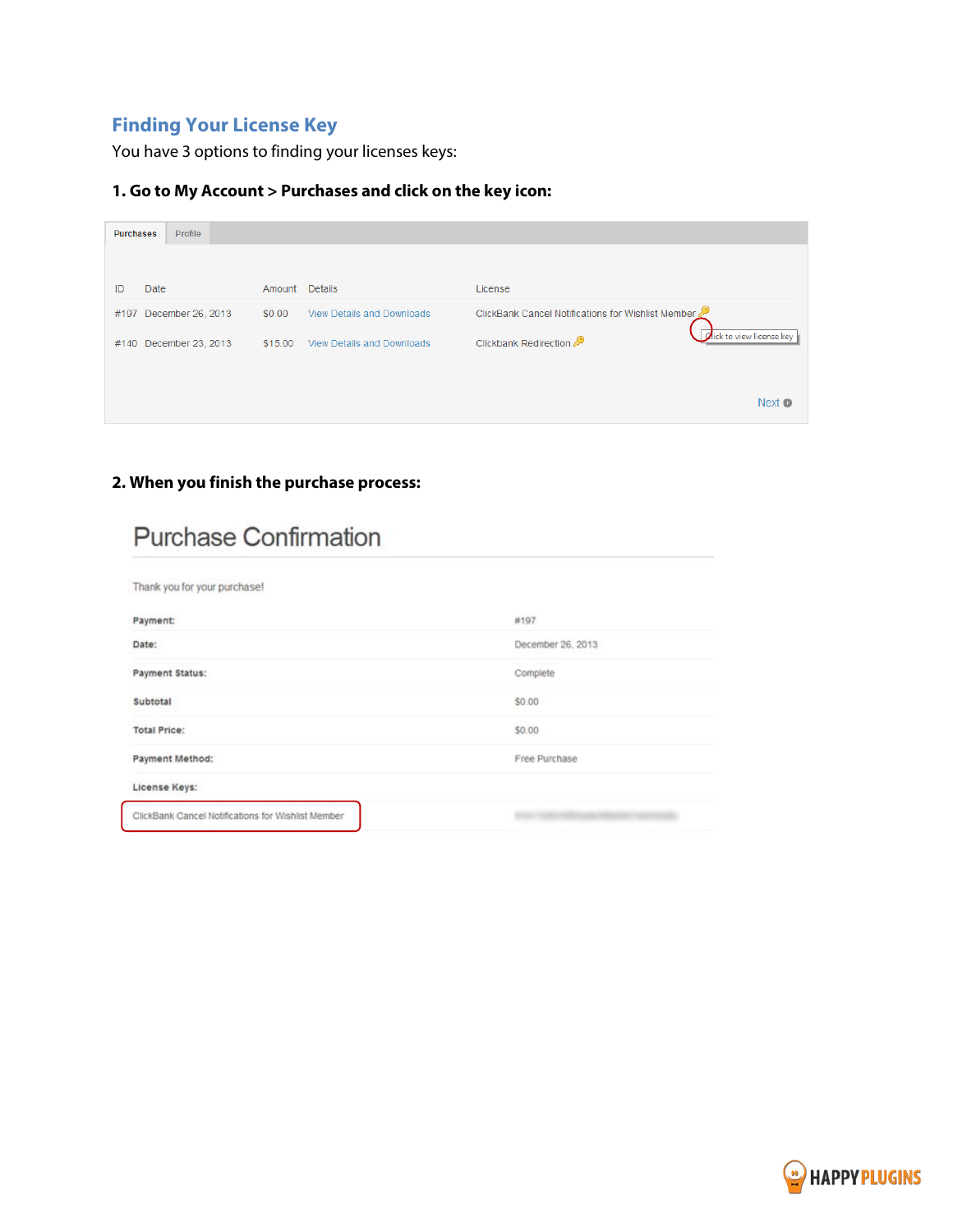### **3. In the purchase receipt that was sent to your email:**

| Hello Motti.                                                                                            |                                                                                                                                                                  |
|---------------------------------------------------------------------------------------------------------|------------------------------------------------------------------------------------------------------------------------------------------------------------------|
|                                                                                                         | Thank you for purchasing with Happy Plugins Store!                                                                                                               |
|                                                                                                         | The items you purchased are listed below, along with all file download links. These download links<br>expire in 72 hours, please download your files right away! |
| <b>Products</b>                                                                                         |                                                                                                                                                                  |
|                                                                                                         | Wishlist Protection Display - Single Website License<br><b>Wishlist Protection Display</b>                                                                       |
| Wishlist Protection Display:                                                                            | Your license keys (if any):                                                                                                                                      |
|                                                                                                         |                                                                                                                                                                  |
|                                                                                                         |                                                                                                                                                                  |
|                                                                                                         | Invoice Date: 11/01/2014                                                                                                                                         |
|                                                                                                         |                                                                                                                                                                  |
|                                                                                                         |                                                                                                                                                                  |
|                                                                                                         | Payment Method: manual_purchases                                                                                                                                 |
|                                                                                                         |                                                                                                                                                                  |
| <b>Invoice Information</b><br>Invoice $#$ :<br>Purchase #: 711<br>Total price: \$19.00<br>Best regards, |                                                                                                                                                                  |
|                                                                                                         | The team at HappyPlugins                                                                                                                                         |
|                                                                                                         | If you purchased without registering an account and wish to redownload your purchases after 72                                                                   |

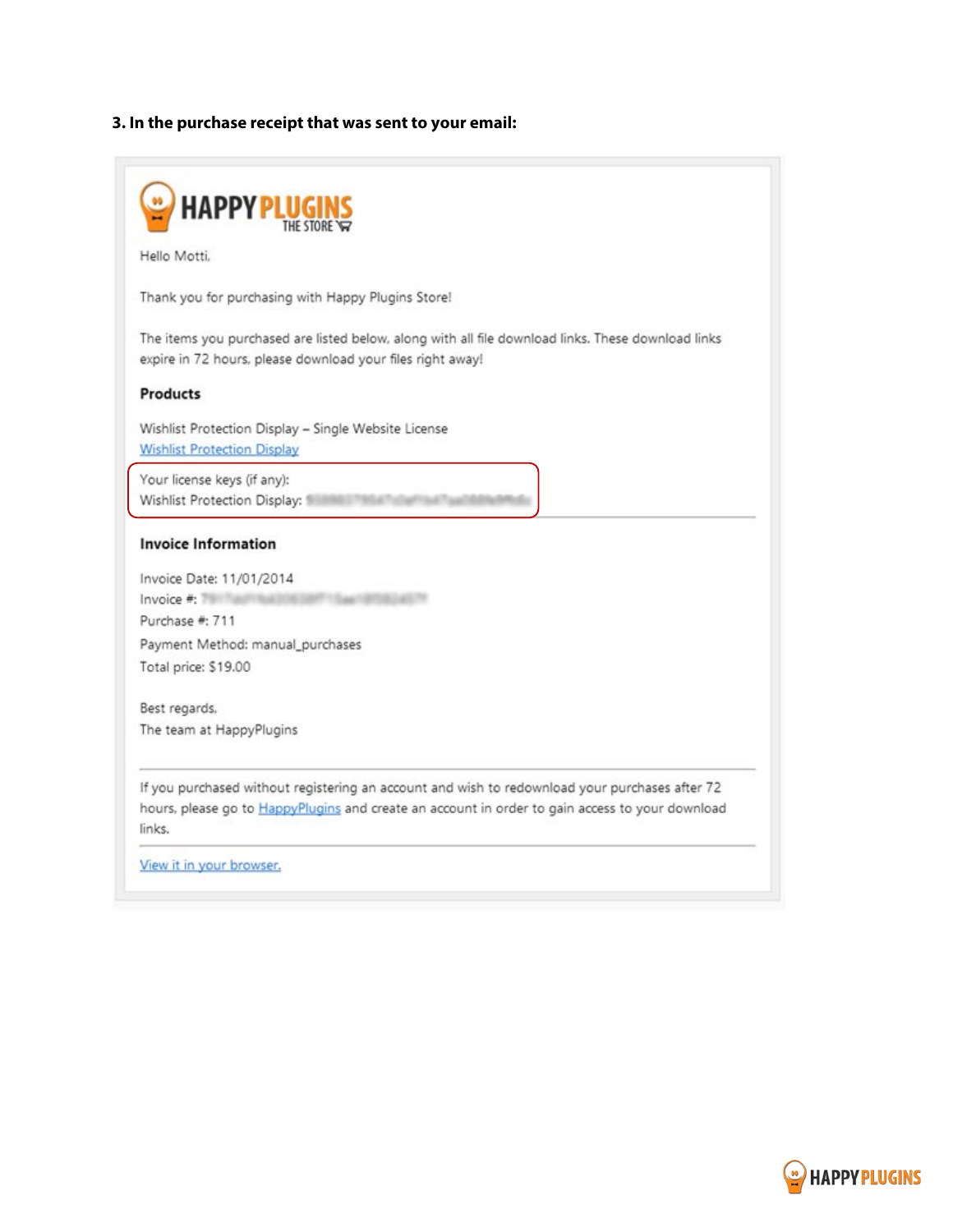### **Add-Ons License Activation**

Enter the license you received for the add-on you purchased in the relevant place inside the Gateway Licenses tab as seen in the screenshot below:

| Wishlist Auto Registration - License Payment Gateways                                   |  |          |                    |
|-----------------------------------------------------------------------------------------|--|----------|--------------------|
| Fill in the licenses for Payment gateways that you want to activate                     |  |          |                    |
| If you don't have a license for a gateway use the 'Buy Gateway' button to purchase one. |  |          |                    |
| ClickBank                                                                               |  | Activate | <b>Buy Gateway</b> |
| 1ShoppingCart                                                                           |  | Activate | <b>Buy Gateway</b> |
| 2CheckOut                                                                               |  | Activate | <b>Buy Gateway</b> |
| Pin Payments                                                                            |  | Activate | <b>Buy Gateway</b> |
| eWay                                                                                    |  | Activate | <b>Buy Gateway</b> |
| <b>InfusionSoft</b>                                                                     |  | Activate | <b>Buy Gateway</b> |
| Authorize.Net                                                                           |  | Activate | <b>Buy Gateway</b> |
|                                                                                         |  |          |                    |

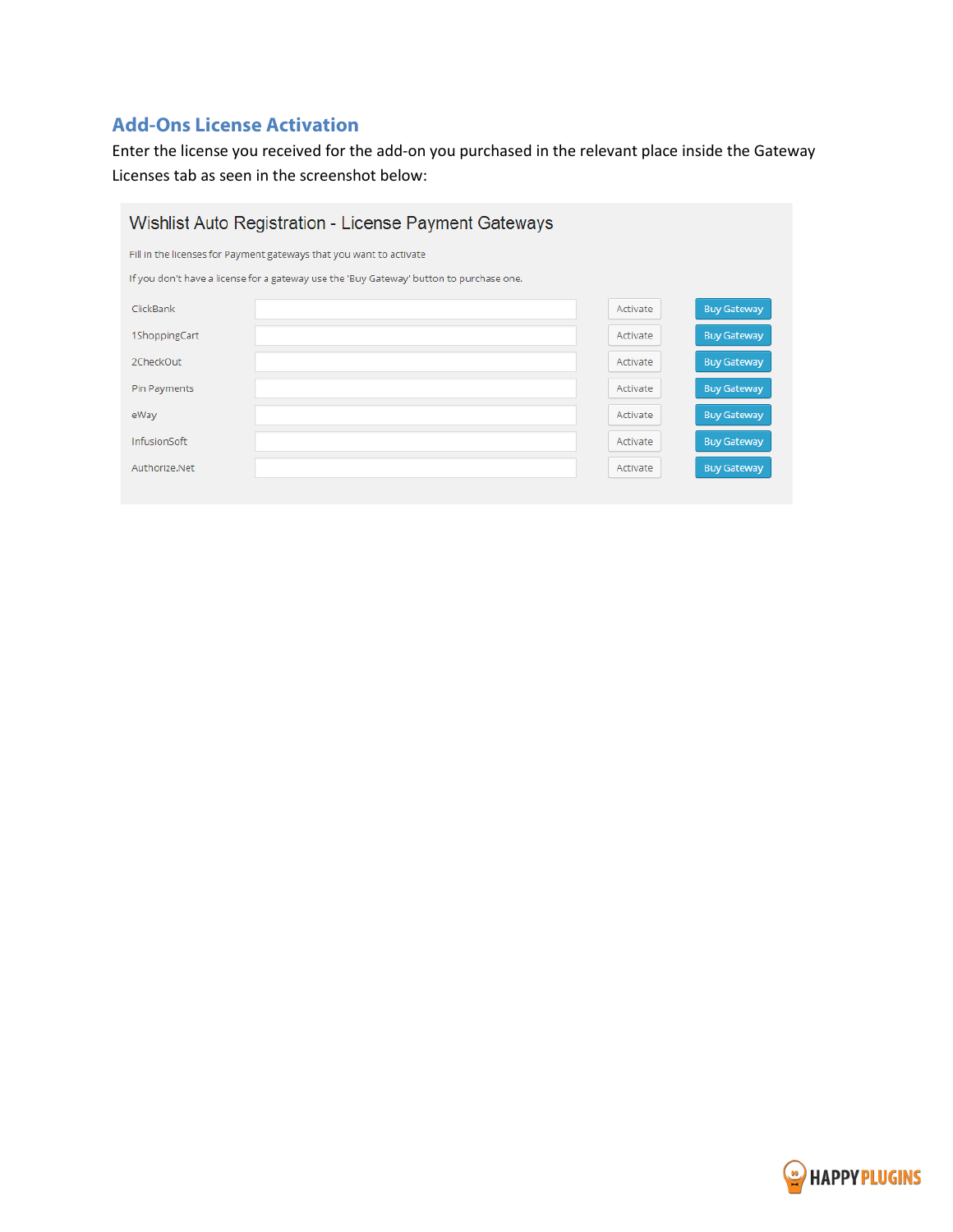# <span id="page-11-0"></span>**Step #4: Set the After Registration Pages**

There are two options for setting the After Registration pages:

- 1. To set the After Registration pages for each membership level.
- 2. To leave the default settings defined in Wishlist Member plugin's settings.

#### **Screenshot:**

| <b>After Registration Settings</b>                                                               |                                                                                                                                                                          |                                                                                                                                                                                        |
|--------------------------------------------------------------------------------------------------|--------------------------------------------------------------------------------------------------------------------------------------------------------------------------|----------------------------------------------------------------------------------------------------------------------------------------------------------------------------------------|
| Choose which page the user will be redirected to after the autoregistration process is finished. |                                                                                                                                                                          |                                                                                                                                                                                        |
|                                                                                                  |                                                                                                                                                                          | * You can leave the redirections at the defaults and Wishlist AutoRegistration will redirect the new member to the redirection page that is set inside wishlist member level settings. |
| <b>Level Name</b>                                                                                | <b>Redirect Page</b>                                                                                                                                                     |                                                                                                                                                                                        |
| Pro                                                                                              | Thanks for Joining!                                                                                                                                                      |                                                                                                                                                                                        |
| Premium                                                                                          | Default (Sales Page 2 - Pro & Premium Memberships)                                                                                                                       |                                                                                                                                                                                        |
| Level1                                                                                           | Default (Sales Page 2 - Pro & Premium Memberships)                                                                                                                       | ۰                                                                                                                                                                                      |
| Level <sub>2</sub>                                                                               | Default (Sales Page 2 - Pro & Premium Memberships)                                                                                                                       | ۷                                                                                                                                                                                      |
| Level3                                                                                           | Default (Downloads)                                                                                                                                                      |                                                                                                                                                                                        |
| Level4                                                                                           | Default (Protected Page #5)                                                                                                                                              | ۰                                                                                                                                                                                      |
| Test Level   OK                                                                                  | Default (Sales Page 2 - Pro & Premium Memberships)                                                                                                                       | ۰.                                                                                                                                                                                     |
| Pay Per Post                                                                                     | <b>Redirect to Post</b><br>By default PayPerPost after registration page is<br>the general after registration page that can be found under Wishlist Member Settings tab. |                                                                                                                                                                                        |

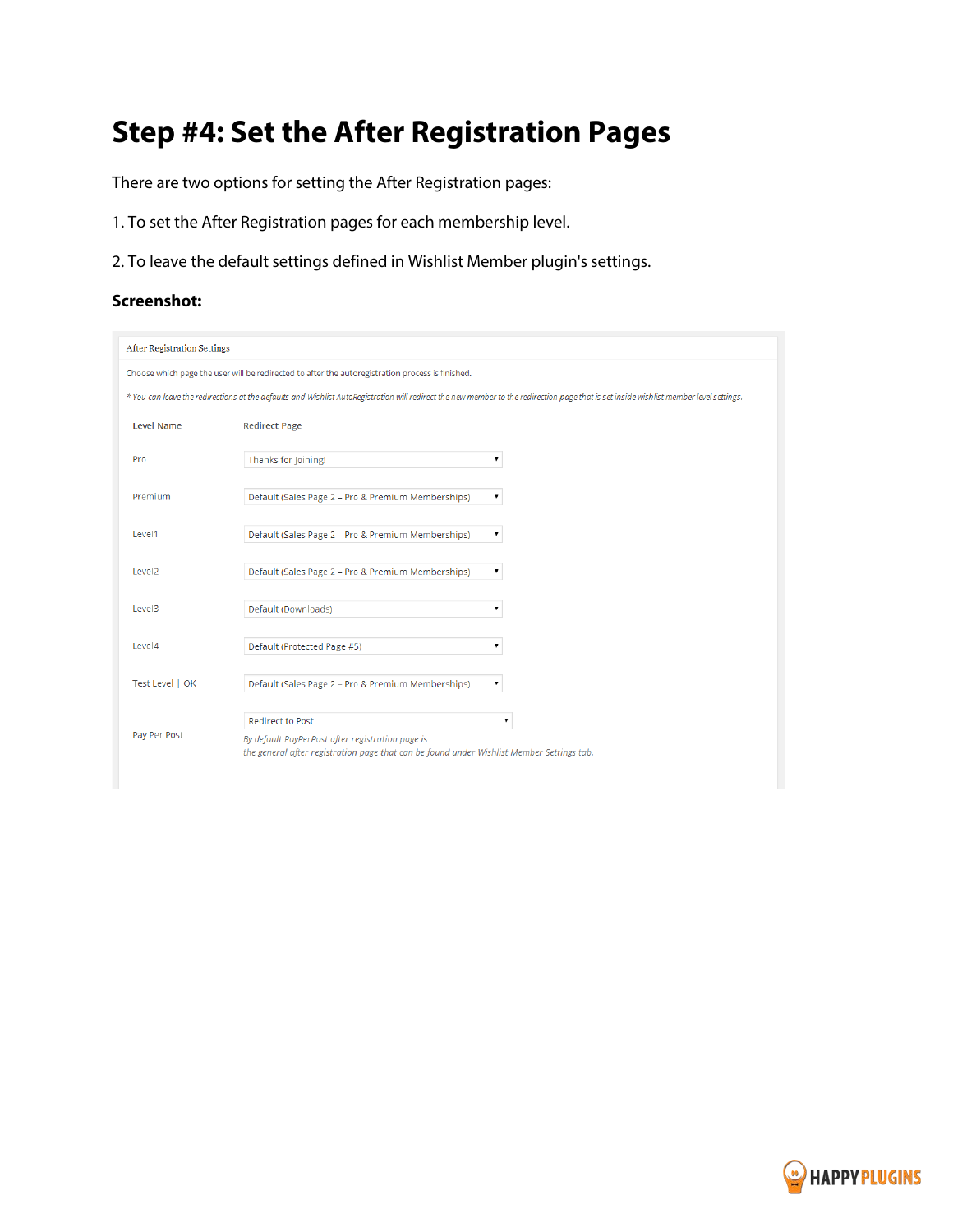### <span id="page-12-0"></span>**Step #5: Activating the Payment Gateways**

Wishlist Auto Registration – Core plugin includes PayPal integration only.

Each shopping cart add-on you purchase individually will be added to the available payment gateways as seen in the example below:



You can choose to enable or disable each of the payment gateways by marking or un-marking the check-box.

After enabling your chosen payment gateways and clicking on the Save button, the auto registration will be activated.

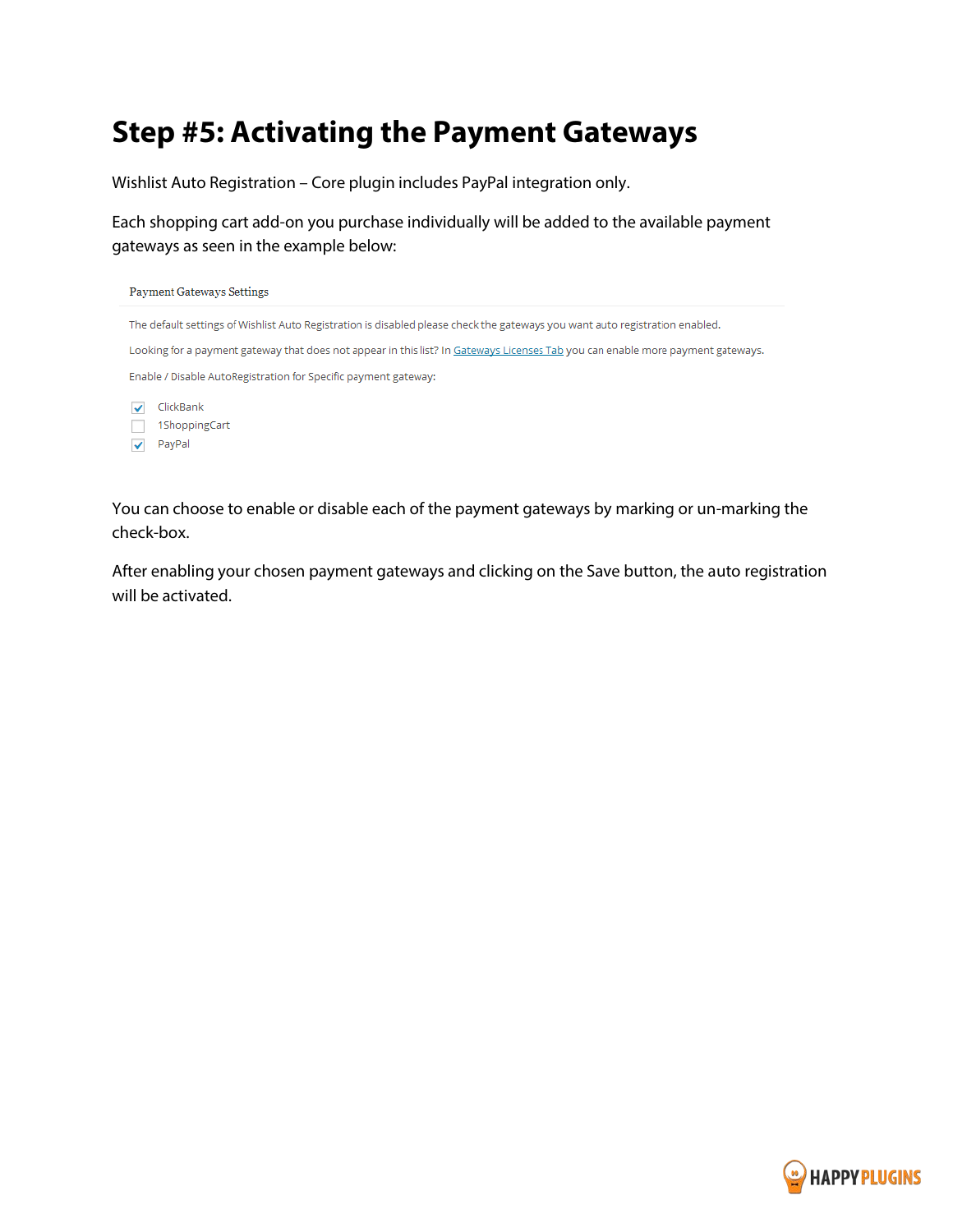### <span id="page-13-0"></span>**Step #6: Defining the Miscellaneous Settings**

Scroll down in the same tab to the "Miscellaneous Settings" option and check the boxes of the following settings according to your needs as seen in the screenshot below:

Miscellaneous Settings

Set other settings in the automatic registration process to adapt it to your website needs.

 $\blacktriangleright$  Login automatically after registration. When this field is checked the user will be automatically logged in after the registration process complete.

 $\blacktriangleright$  Allow Email Login. When this field is checked the a member can log in to their account using their email address.

#### $\sqrt{\phantom{a}}$  Send Admin Email for every new member.

When this field is checked the an email will be send to website administration for every new member that is registered. The email format is the same one that is set inside Wishlist Member email settings.

New Member username format: (a) Firstname & Lastname (c) Email Prefix

Choose the desired username format you want for every member that is registered in the auto registration process. The Firstname & Lastname option will create a username that consisnt from the member first and last name separated with a period. The Email Prefix option will create a username that consist from the member email address prefix (the part before the @ sign)

Save General Settings

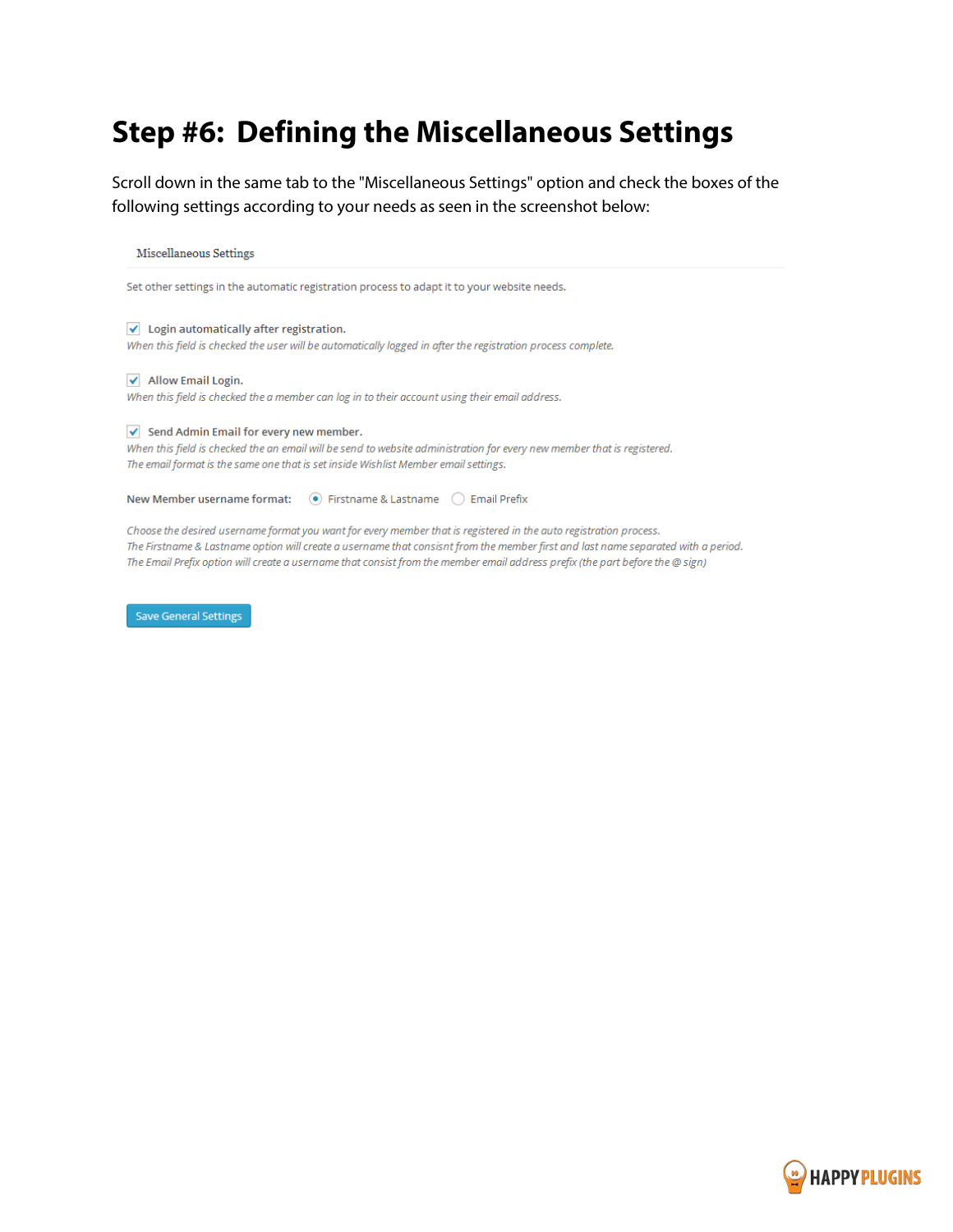### <span id="page-14-0"></span>**Step #7: Using the Shortcodes**

Wishlist Auto Registration allows you to register members to your membership site automatically.

Since Wishlist Auto Registration registers the members to the site automatically, they will need to get important details such as their username and password in order to be able to login to the site in the future.

Go to the Dashboard tab and copy-paste your desired shortcodes with the login information inside all the relevant Thank You pages as seen in the screenshot below:

Your members will need to go through only 2 simple steps in order to register to the site: Click on the Buy button and complete the registration in the payment gateway. Wishlist AutoRegistration comes with PayPal support you can enable payment gateways by buying seperate license for each gateway. In this way you pay only for the gateway that you need and saving money for not paying on payment gateways that you are not using. Check the Gateway Licenses tab to enable more payment gateways. **Thank You Page Shortcodes** You can use the following shortcodes inside your thank you page: [wlar\_username] - Display the Auto-generated username [wlar\_firstname] - Display the member's first name [wlar\_lastname] - Display the member's last name [wlar\_password] - Display the Auto-generated password [wlar\_email] - Display the member's email address [wlar\_levelname] - Display the level's name the member currently registered or upgraded to [wlar\_receipt] - Display the receipt number [wlar action] - Displays a 'Your membership been upgraded' or 'You have registered as a new user' message (text can be edited inside the "language" file of the plugin) **Special Messages Shortcodes** [wlar\_new\_member] Content here [/wlar\_new\_member] - A text message you can display to new members [wlar\_member\_upgraded] Content here[/wlar\_member\_upgraded] - A Text message you can display to upgrading members

#### **Important note:**

Since the information displayed in the shortcodes is sensitive, all the information will be available for the member for 30 minutes from the first time the page has been loaded.

Please add a note to your members to save the information on their computer.

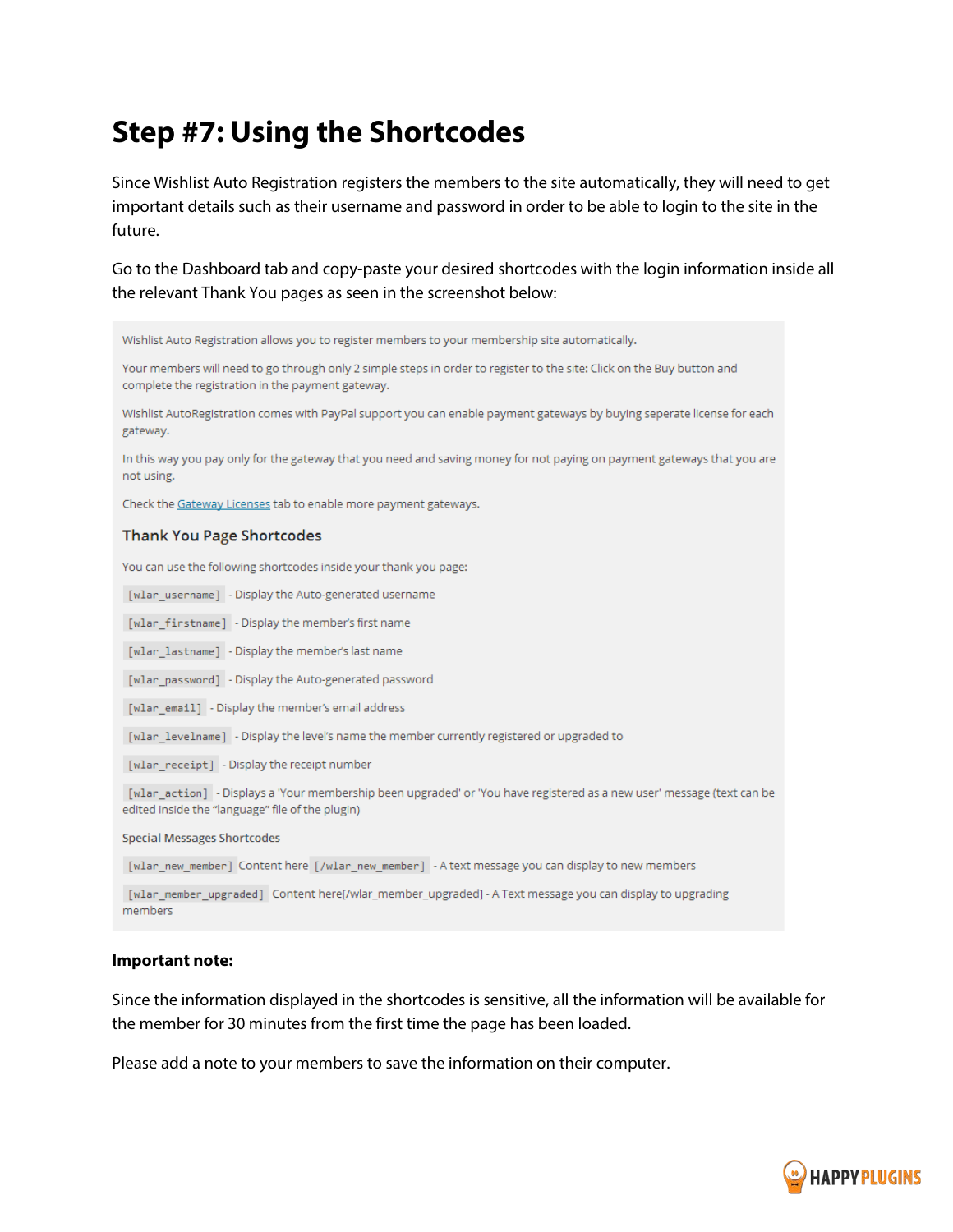In addition, the username and password will also be sent to the user by mail as defined in the Wishlist Member plugin email settings.

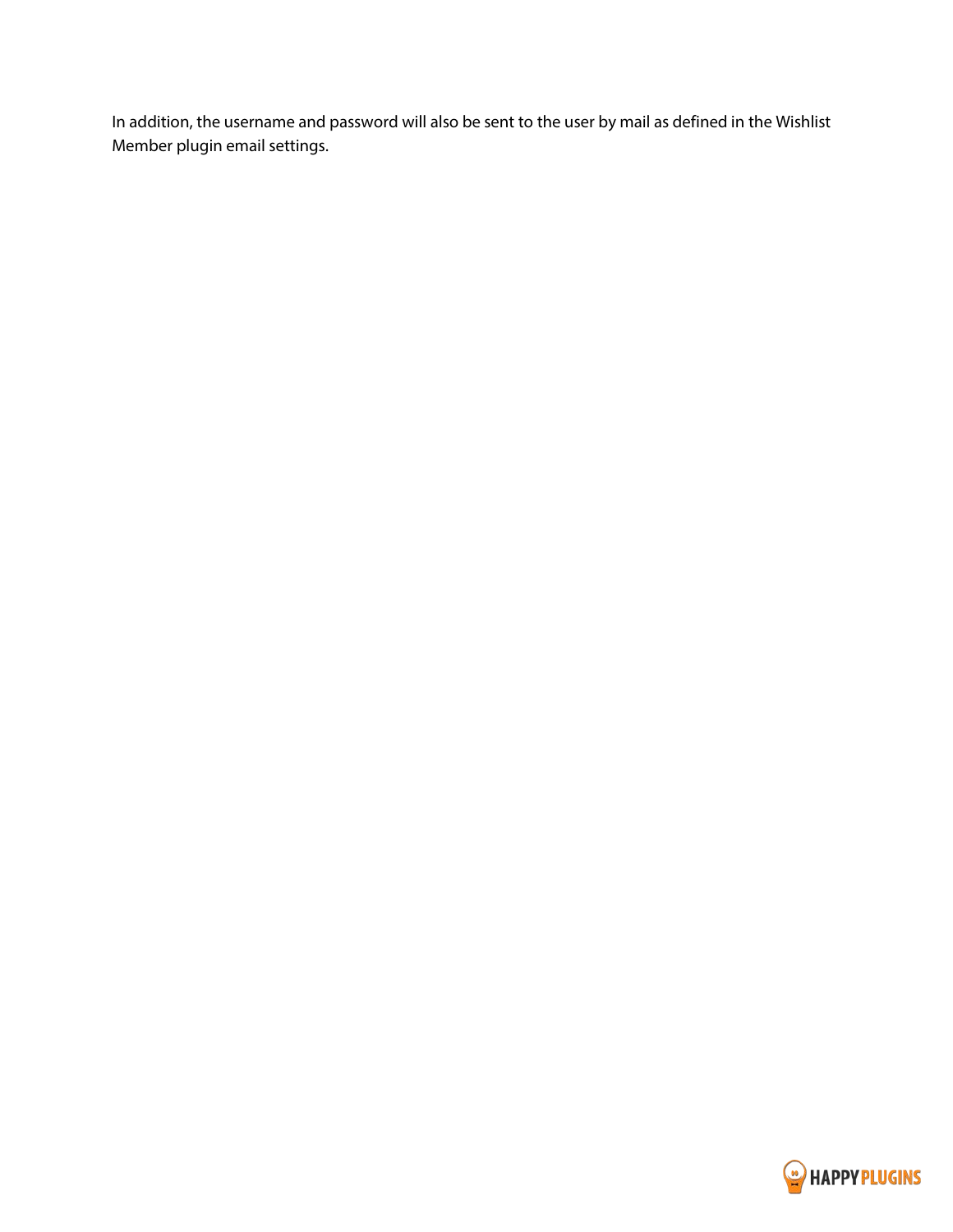### <span id="page-16-0"></span>**Step #8: Testing the Registration Process**

Please make a test purchase to make sure that the automatic registration using Wishlist Auto Registration is working as explained in the **Introduction** under "The Automatic Registration Process using Wishlist Auto Registration".

#### **What to Do if the Registration Process is Not Working?**

If you have encountered a problem in the registration process, please see our **complete** [documentation](http://docs.happyplugins.com/still-redirected-to-wishlist-member-regular-registration-page/) of Wishlist Auto Registration for more instructions.

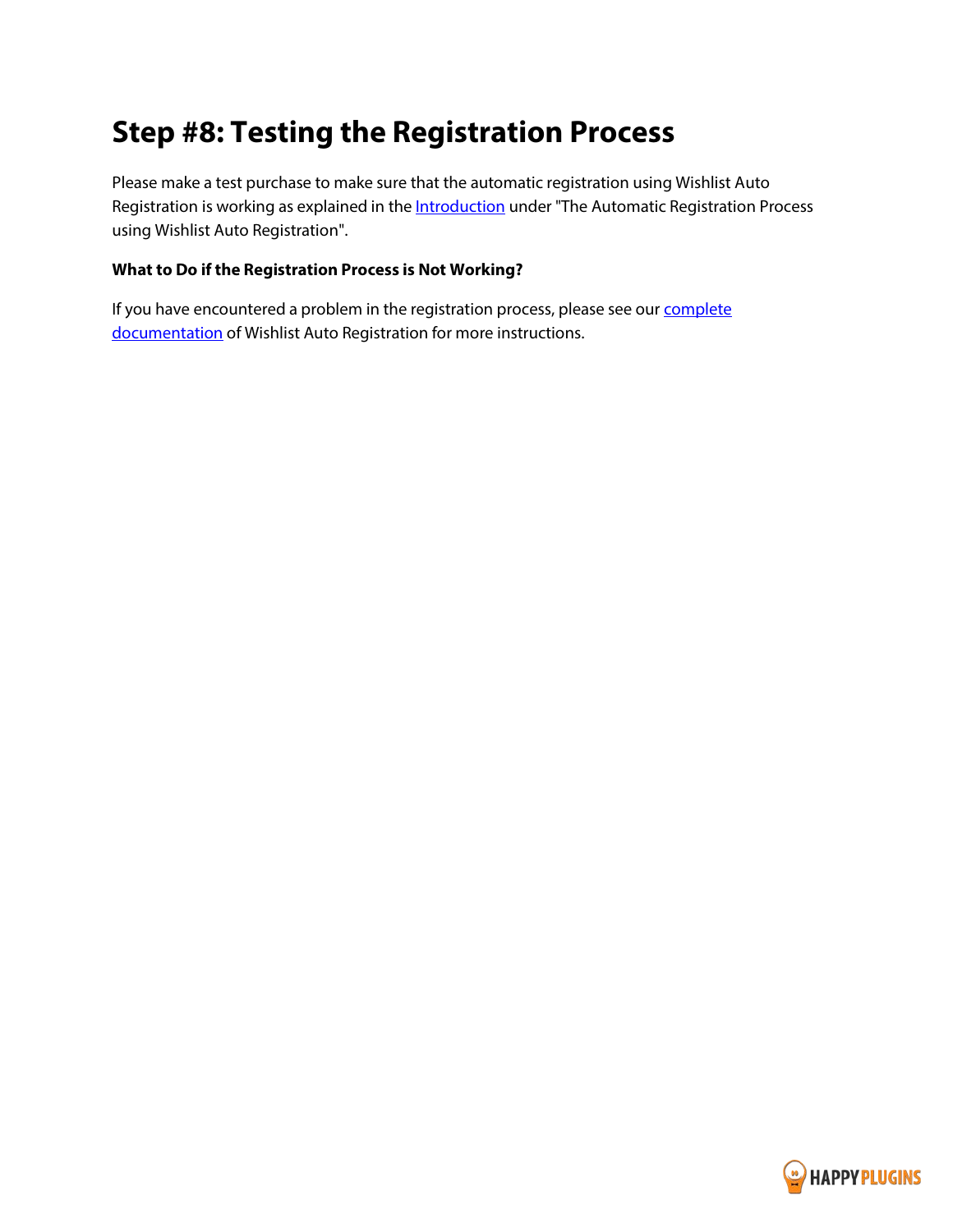# <span id="page-17-0"></span>**FAQS**

### **What is the registration process members will go through if I use your plugin?**

The registration process is very simple and it includes only 3 steps:

- 1. Clicking on the Buy button
- 2. Completing the purchase in the shopping cart
- 3. Being automatically redirected to the site logged-in.

### **Can I change the after registration redirection page?**

Yes, you can set a different redirection page to each membership level separately simply and easily from the plugin's settings tab.

### **What shopping carts Wishlist Auto Registration supports?**

The core version of Wishlist Auto Registration – Core (current) supports only PayPal.

However, you can purchase add-ons for these shopping carts: Clickbank, InfusionSoft, 1ShoppingCart, 2CheckOut, Pin Payments, eWay, Stripe and Authorize.net

### **Does the plugin support pay-per-post?**

Yes, we released a new version and once you purchase the plugin, you'll be able to use it for pay-per-post feature as well.

### **Does the plugin work for free registrations?**

No, the plugin works for paid membership only, however, you can purchase [Wishlist 1-Click](http://happyplugins.com/downloads/wishlist-1click-registration/?utm_source=wlauto-manual&utm_medium=wl1creg-faq&utm_campaign=Wishlist1ClickRegistration)  [Registration](http://happyplugins.com/downloads/wishlist-1click-registration/?utm_source=wlauto-manual&utm_medium=wl1creg-faq&utm_campaign=Wishlist1ClickRegistration) which is another plugin developed by us that automates the registration process to any **free** membership level of your choice.

### **Can Wishlist Auto Registration work with any membership plugin?**

No, Wishlist Auto Registration is a Wishlist Member dedicated plugin.

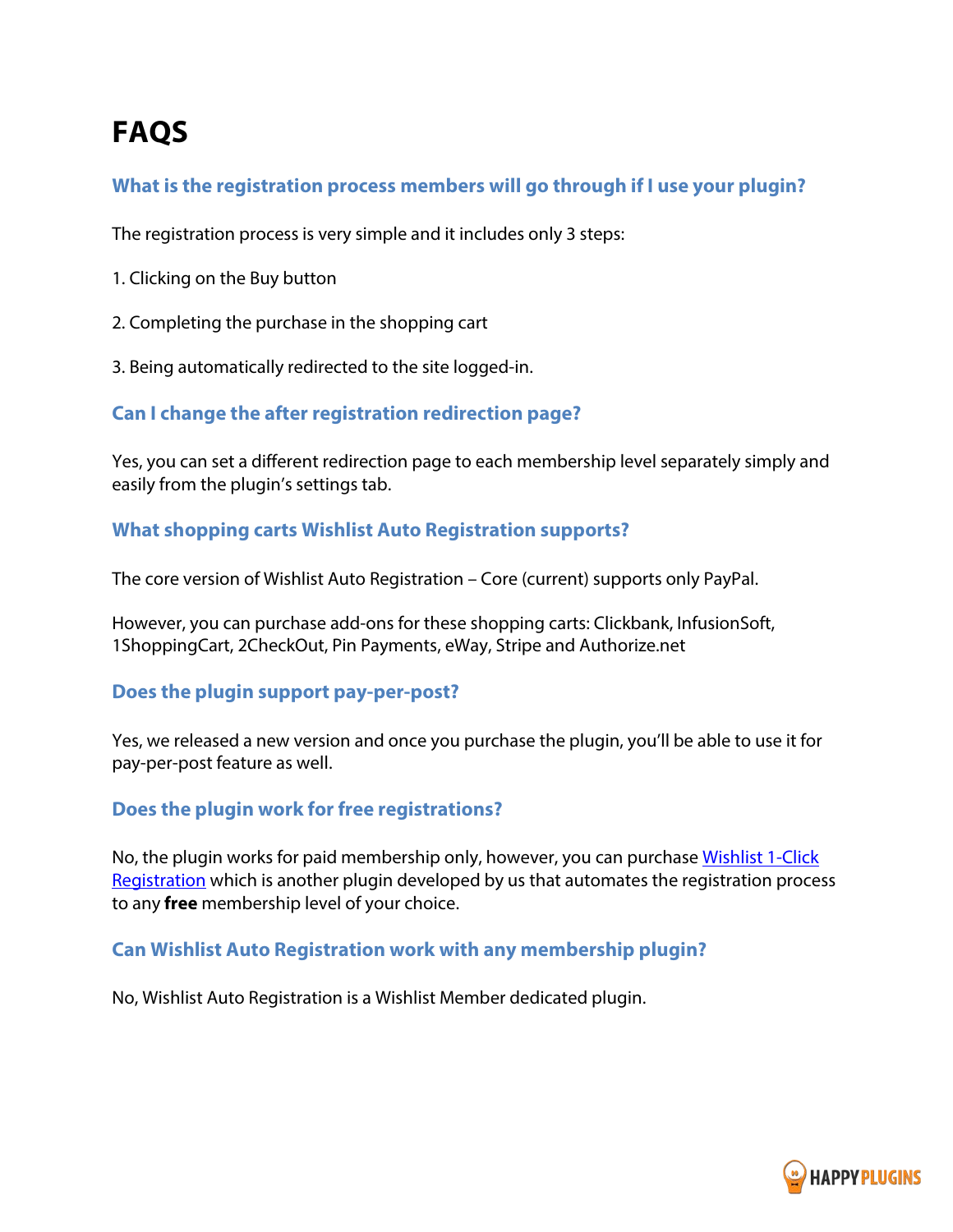### **How will members get their login details?**

Wishlist Auto Registration allows you to add simple shortcodes to the After Registration Page with the log-in details and they will be available for 30 minutes (for security reasons), so they have enough time to save them.

### **What details can I display members using the shortcodes?**

Username, first name, last name, password (auto-generated), registration email (from the shopping cart), level name, receipt number, action (new/ upgrade) and a content box with your message.

### **Does the plugin have any conflicts with other plugins?**

As far as we know, the plugin does not conflict with any other plugin. Wishlist Auto Registration keeps a very strict code method so the chances that it's causing any problem are very low. If you have any problems or conflicts, please try to disable the plugin and see if the problem still exists. If it does, please contact our support helpdesk.

### **Does the plugin integrate with every membership site platform?**

No, Wishlist Auto Registration is a Wishlist Member dedicated plugin.

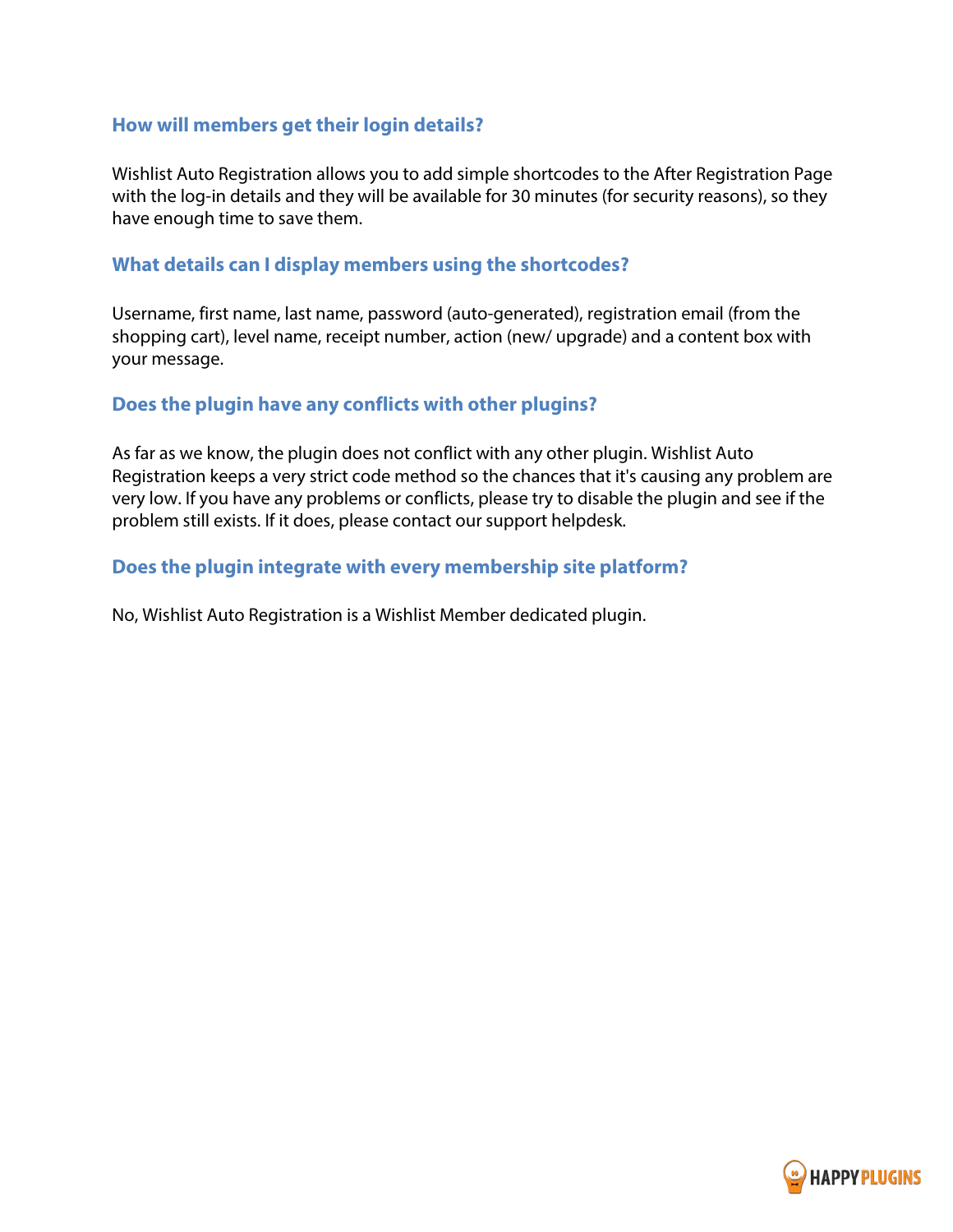# <span id="page-19-0"></span>**About HappyPlugins**

[HappyPlugins](http://happyplugins.com/?utm_source=manual&utm_medium=about&utm_term=WishlistAutoRegistration&utm_content=WishlistAutoRegistration&utm_campaign=WishlistAutoRegistration) was established in 2010 and is dedicated to developing plugins and extension for the WordPress platform.

The majority of the plugins are developed as white labels according to our clients' specific requirements.

In late 2010 we opened a new branch under HappyPlugins brand for developing Wishlist Member dedicated plugins called Wishlist Member Developers.

Our team here at [Wishlist Member Developers](http://wishlistmemberdevelopers.com/?utm_source=manual&utm_medium=about&utm_term=WishlistAutoRegistration&utm_content=WishlistAutoRegistration&utm_campaign=WishlistAutoRegistration) develops commercial and custom plugins for the Wishlist Member platform.

### **Expertise**

Our expertise includes:

- **IF** In depth knowledge and understating in the web industry
- **UXI design and improvement**
- **Experience in traffic and media buying for large companies**
- **Subscription-based marketing and retention**
- **EXECONCERGISTS** Conversions and flow design optimization

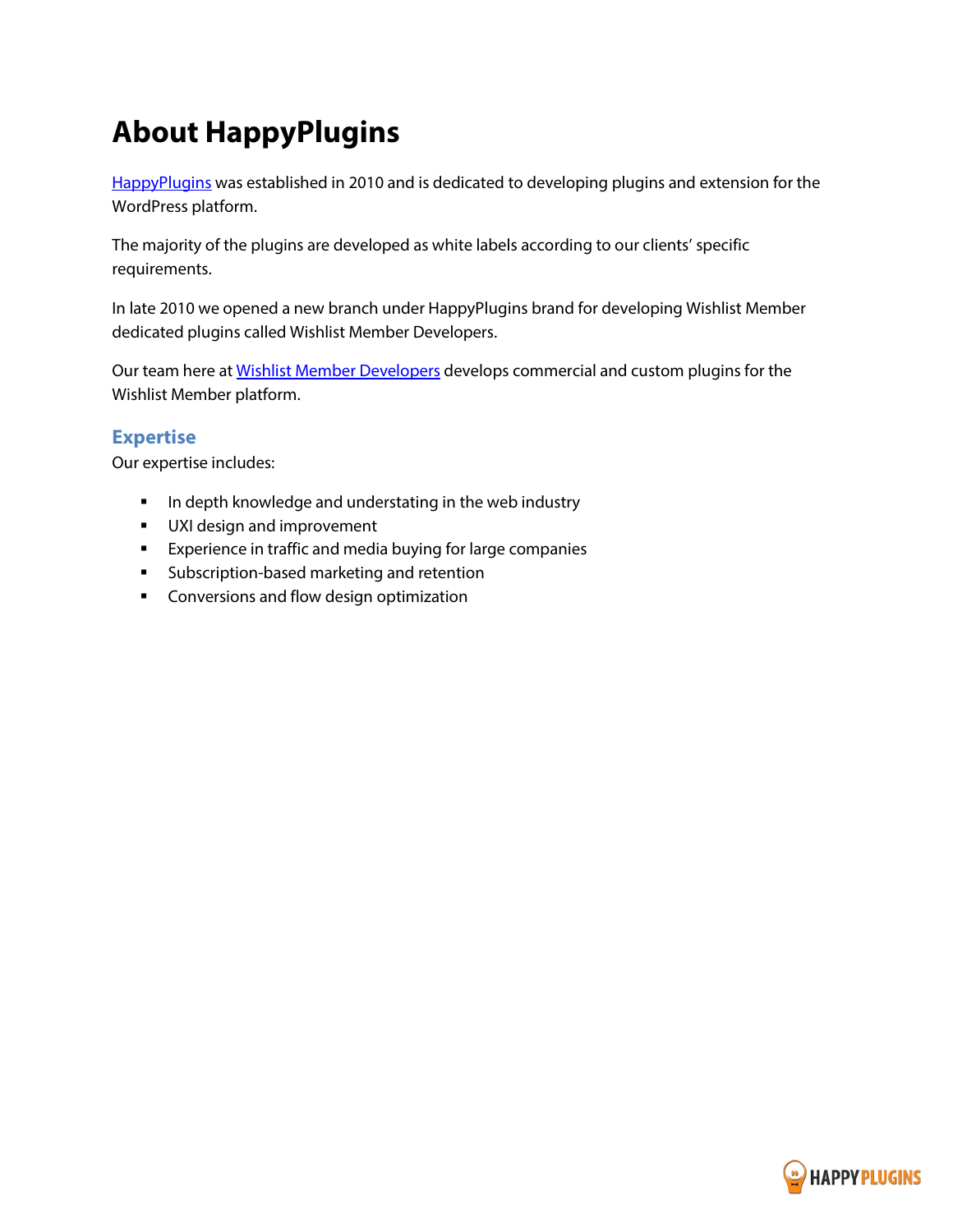### <span id="page-20-0"></span>**Contact information**

#### **[The Store](http://happyplugins.com/?utm_source=manual&utm_medium=contact-info&utm_term=WishlistAutoRegistration&utm_content=WishlistAutoRegistration&utm_campaign=WishlistAutoRegistration)**

Find unique WordPress plugins on our plugins' store. We have designed and developed hundreds of custom plugins and solutions for customers so far and are selling the best of them in our store.

#### **[The Service](http://blog.happyplugins.com/services/?utm_source=manual&utm_medium=contact-info&utm_term=WishlistAutoRegistration&utm_content=WishlistAutoRegistration&utm_campaign=WishlistAutoRegistration)**

Looking for a special solution for WordPress, one that will complete the missing puzzle piece in your website? Please send us your request and we promise to return to you no later than 72 hours.

#### **[The Blog](http://blog.happyplugins.com/?utm_source=manual&utm_medium=contact-info&utm_term=WishlistAutoRegistration&utm_content=WishlistAutoRegistration&utm_campaign=WishlistAutoRegistration)**

Interested in our development work or want to improve your WordPress development skills? Check our blog; there we publish unique prescriptive and sample codes from our own plugins.

### **Contact Support**

Our support team is always available to help you with any question you may have.

All of our products include 3 months of free support. Any support after that period of time will be done in the community forums or as paid support.

#### **Important:**

Before contacting our support team, please check the following sources of information, as you may find the answer you are looking for there:

- 1. Make sure you are always using the latest version of the plugin
- 2. Go over the FAQs inside this manual
- 3. Check the frequently asked questions section inside [Wishlist Auto Registration Description](http://happyplugins.com/downloads/wishlist-autoregistration?utm_source=manual&utm_medium=contact-support&utm_term=WishlistAutoRegistration&utm_content=WishlistAutoRegistration&utm_campaign=WishlistAutoRegistration) (FAQs tab) on HappyPlugins.com
- 4. Go over the [documentation of the plugin](http://docs.happyplugins.com/category/wishlist-member-plugins/wishlist-auto-registration/) including the [troubleshooting section](http://docs.happyplugins.com/category/wishlist-member-plugins/wishlist-auto-registration/troubleshotting/)

### **Opening a Support Ticket**

If you haven't found your answer in any of the above sources, please open a support ticket through our support helpdesk and we will get back to you in the next 72 hours (we usually answer a lot quicker…)

[Create a new ticket here](http://support.happyplugins.com/)